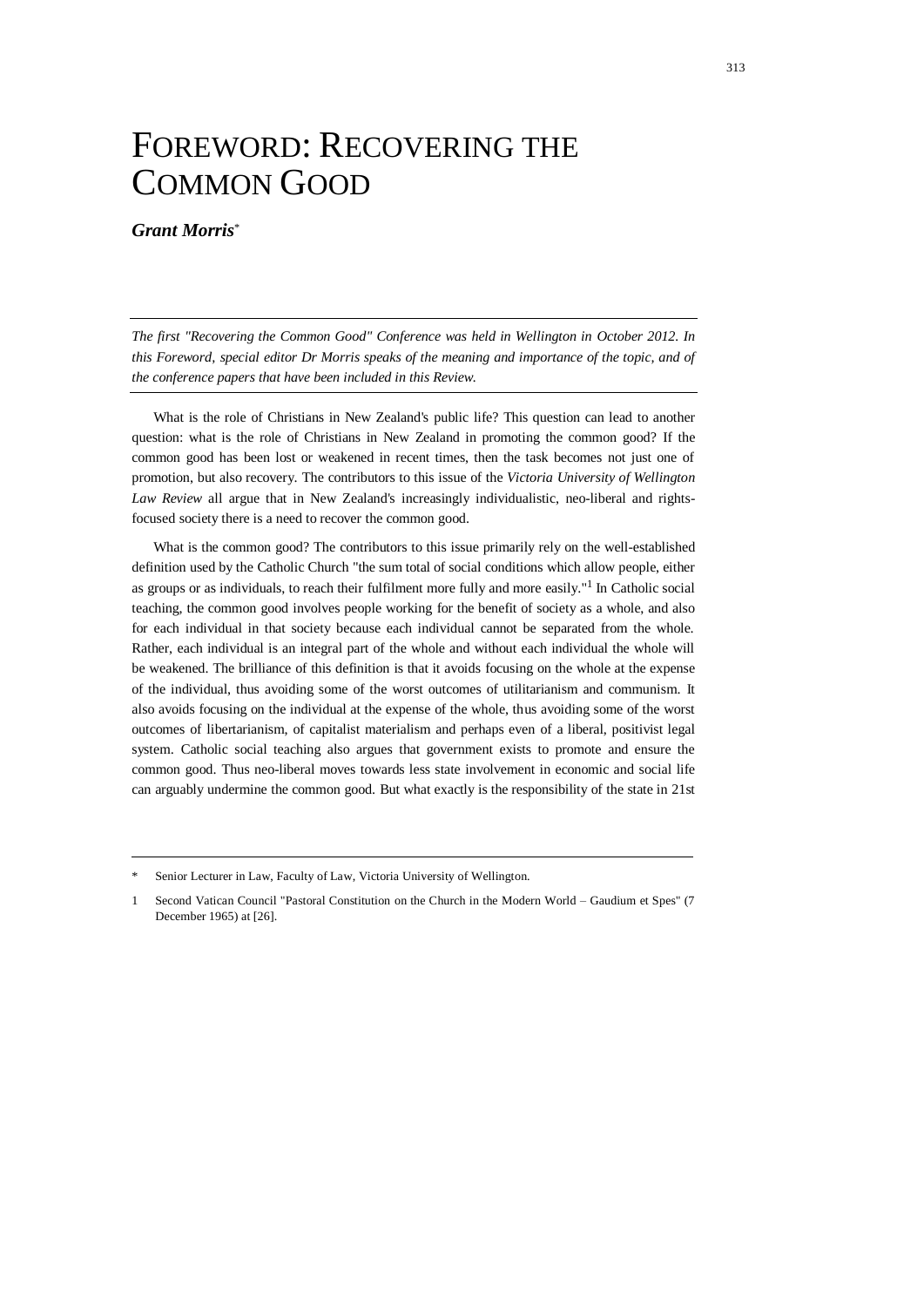century New Zealand in providing the social conditions, particularly through law, which allow people, in groups and as individuals, to reach fulfilment?

Importantly in the New Zealand context, this intermingling of the whole and the individual is also reflected in Māori tikanga. New Zealand leaders can look to both Christian tradition and Māori customary law to find support for recovering the common good. Will promoting the common good challenge the individualistic focus which appears to dominate economic, legal and social discourse in New Zealand? The articles in this issue answer "yes". Yet while the individualistic focus may be challenged, individual wellbeing will be strengthened because the welfare of the individual is directly linked to the welfare of society. Donne's famous poetic line "No man is an island"<sup>2</sup> can be reworded in New Zealand to state that "No New Zealander can thrive in isolation". Societal and personal fulfilment is found in community, or to use Christian terminology, in communion with others. This communion is active and personal, not overly formalised nor purely legal. In particular, this sense of community must extend to those in society who most need the power of the common good. For example, the poor, people with disabilities, prisoners and troubled youth. As Lisa Beech argues, the common good is actually synonymous with helping those in need. Ultimately, we all benefit from the common good.

Christian theology is rich and multi-faceted. It has developed over two millennia and encompasses all aspects of human life, including law and legal systems. In today's secular New Zealand, the attitude of many non-Christians and the media towards Christians is disproportionately influenced by controversy over a small number of issues, in particular, abortion, homosexual rights and euthanasia. These are all vitally important issues that connect to the common good, but they are by no means the only issues on which Christians hold strong opinions. Recovering the common good in a Christian context does imply Christians speaking out in public on important issues but does not require that the issues be limited to those mentioned above. Take for example, the highprofile debate over the legalising of gay marriage. The media fixated on Christian opposition to the Marriage (Definition of Marriage) Amendment Bill 2012, despite the fact that even Christians were divided over the law. In my view, a more productive focus on Christian opinion in these recessionary times relates to poverty and what Christians have to say on this most important issue – one which goes to the heart of Biblical teaching and the concept of the common good.

The "Recovering the Common Good" conference was held at Parliament in Wellington in October 2012. The conference was organised by the Christian Lawyers' Association of Wellington and the University of Otago Centre for Theology and Public Issues.<sup>3</sup> The venue was chosen to emphasise the importance of Christian involvement in public debate and the relationship between

<sup>2</sup> John Donne, Meditation XVII (1624).

<sup>3</sup> There was also a strong connection with Victoria University of Wellington. Two of the authors in this issue, Māmari Stephens and Grant Morris, are Senior Lecturers in the Faculty of Law. Christopher Marshall is a Professor in Religious Studies at Victoria.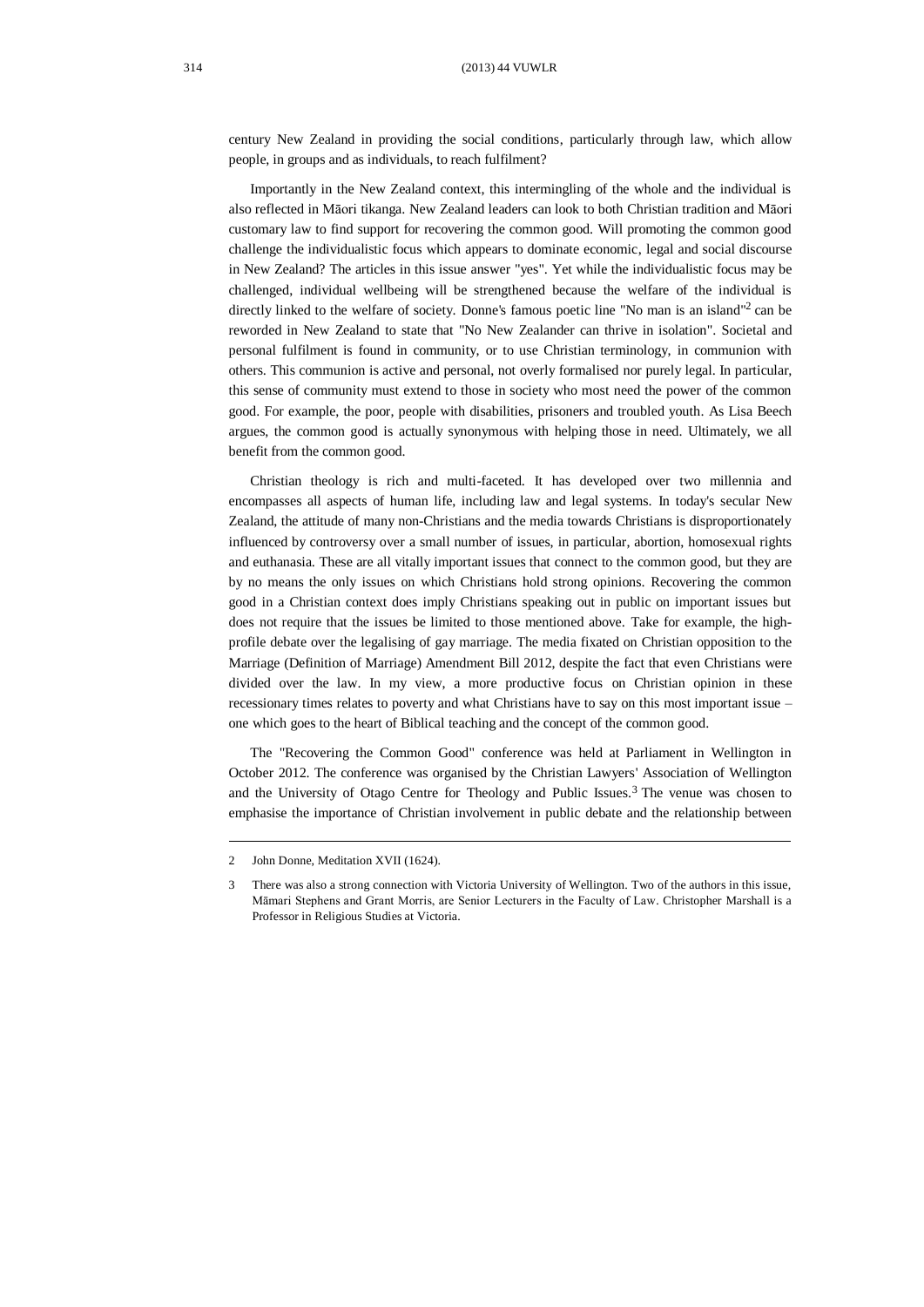that involvement and the task of recovering the common good. It also reflected the pivotal role of the legislature and executive in promoting the common good.

The debate was to begin from first principles, that is, what is the common good and does it actually need to be recovered? The central questions for our conference were expressed by Professor Andrew Bradstock in the conference briefing note:

… can economic and social liberalism, with its strong emphasis on individual human rights, provide a stable basis for a political society? Is a 'good' society one which aims at enabling each individual citizen to maximise pleasure or freedom, or do we need to take into account those shared moral obligations which make up the bonds of community, which government must also protect? Is society a series of disconnected, isolated individuals, or should it also express the value of community cohesion and solidarity, which comes from sharing a common life together?

A rich and wide-ranging exchange of views occurred at the conference as illustrated by the articles in this publication. Additionally, at the conference, speakers included Tim Costello,(CEO of World Vision Australia), Judge Andrew Becroft (Principal Youth Court Judge), MPs Tim Macindoe (National) and David Clark (Labour), the Most Reverend Philip Richardson (Anglican Bishop of Taranaki and Archbishop of New Zealand), and well-known commentators, Rob Harley and Rod Oram. Titles of presentations included phrases such as "The Common Good in an Age of Individualism", "A Christian in Public Life", and "The Common Good in an Age of Moral Hyperpluralism". There was a clear emphasis on what Christians should be doing to define and recover the common good in a society dominated by an individualistic, even atomistic, and definitely, pluralistic, discourse.

No one answer or viewpoint emerged from the conference, but there was a clear consensus that the common good is a concept worth discussing and worth pursuing. Most contributors expressed scepticism about the way in which our society and legal system often promote individualism over the individual's role in, and connection with, the wider community. Recovering the common good can perhaps lead to a greater balance in New Zealand society and the legal system and a shifting of focus from the specific rights and desires of the individual to the relationship between individuals and community. Perhaps the ultimate outcome might be the realisation that individuals and community are essentially the same thing and unable to be divorced from each other.

The first article in this publication features Bradstock's philosophical overview of the potential place of the common good in contemporary New Zealand society. Bradstock traces the concept of the common good through history but clearly locates its more recent manifestation in Catholic social teaching. After carefully defining what the common good might mean, Bradstock examines the extent to which it could be applied in New Zealand. He astutely notes that the proponents of an individualistic, materialist culture may view the common good as 'illiberal'.

Since the radical economic reforms of 1984-1993, New Zealand's political and legal environment could be described as neo-liberal. Our society has become more unequal despite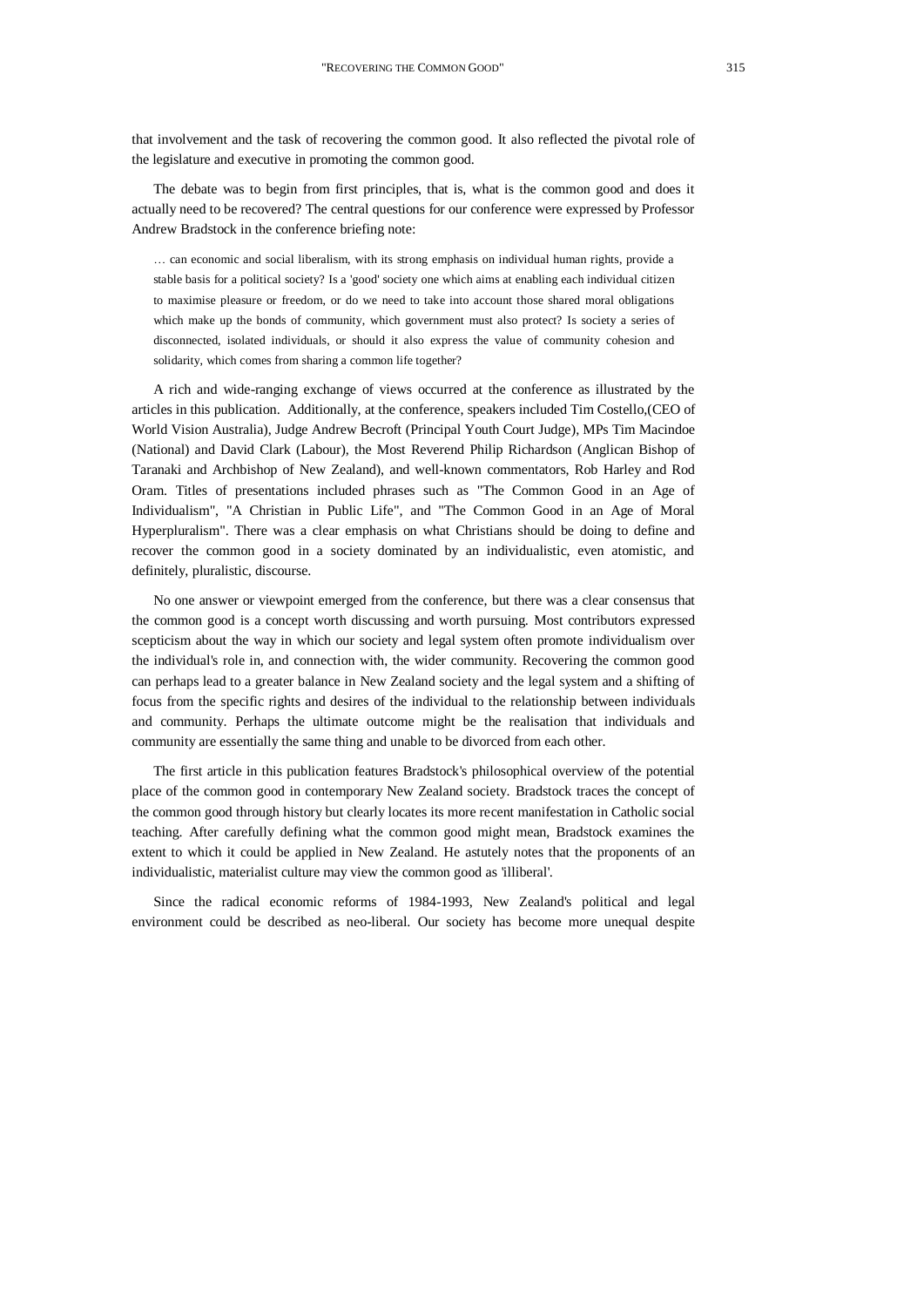overall economic growth. Bradstock convincingly argues that a greater emphasis on the common good could rebalance our society, placing more emphasis on those in need. This change in emphasis does not need to undermine individualism. In fact, the common good provides that helping those in need improves the well-being of the individual.

Bradstock's exhaustive referencing of relevant sources shows how strong the common good tradition is within the modern Christian Church. The challenge for New Zealand Christians is therefore how to engage with this tradition and use it to make real change. As Bradstock points out, New Zealand church leaders did this publicly in 1993 but the practical effects appear to be limited given the similarities between the social problems of 1993 and those of 2013, for example, child poverty, alcohol abuse, growing wealth disparity and high youth unemployment. <sup>4</sup> Bradstock concludes by arguing that a Christian perspective should be present in New Zealand public discourse. In particular, this perspective can assist in recovering the common good. This argument was a key reason for the "Recovering the Common Good" conference in 2012.

Lisa Beech's article (based on a joint presentation with the Most Reverend Philip Richardson) approaches the common good from a practical perspective. Beech's experience in working for the Catholic social justice agency, Caritas, enables her to apply common good theory to real-life situations, for example, welfare reform. This practical element effectively allows Beech to act in the way suggested by Bradstock, that is, providing a Christian voice on the common good in public debate. Like Bradstock, Beech's view of the common good is heavily influenced by Catholic social teaching, beginning with Pope Leo XIII's *Rerum Novarum* encyclical in 1891. Beech challenges the neo-liberal orthodoxy that has existed in New Zealand since the mid-1980s, arguing that it is the opposite of the common good, not because it focuses on the individual, but rather because it divorces the individual from the collective. Through Biblical analogy, careful definitions of related concepts and personal anecdotes, Beech constructs a convincing argument that law reform should be informed by the common good.

This obligation to enhance the common good can also be seen directly in the Gospels. Christopher Marshall argues that it is at the heart of the Good Samaritan parable. Here Jesus takes the specific, reasoned, questions of a lawyer and provides a radical reinterpretation of 'neighbour'. To gain eternal life, one must love thy neighbour both practically and emotionally, as demonstrated by the Samaritan. Marshall sees in this the definition of the common good. While Marshall argues that the full extent of this obligation cannot be dictated through legislation, it nevertheless remains a social and moral duty for all Christians.

As mentioned above, the "Recovering the Common Good" conference acknowledged the need to define the common good before attempting to recover it. John Kleinsman's article challenges us

<sup>4</sup> That said, the 1993 Church Leaders' Social Justice Statement clearly inspired Lisa Beech to practical action as detailed in her contribution in this publication.